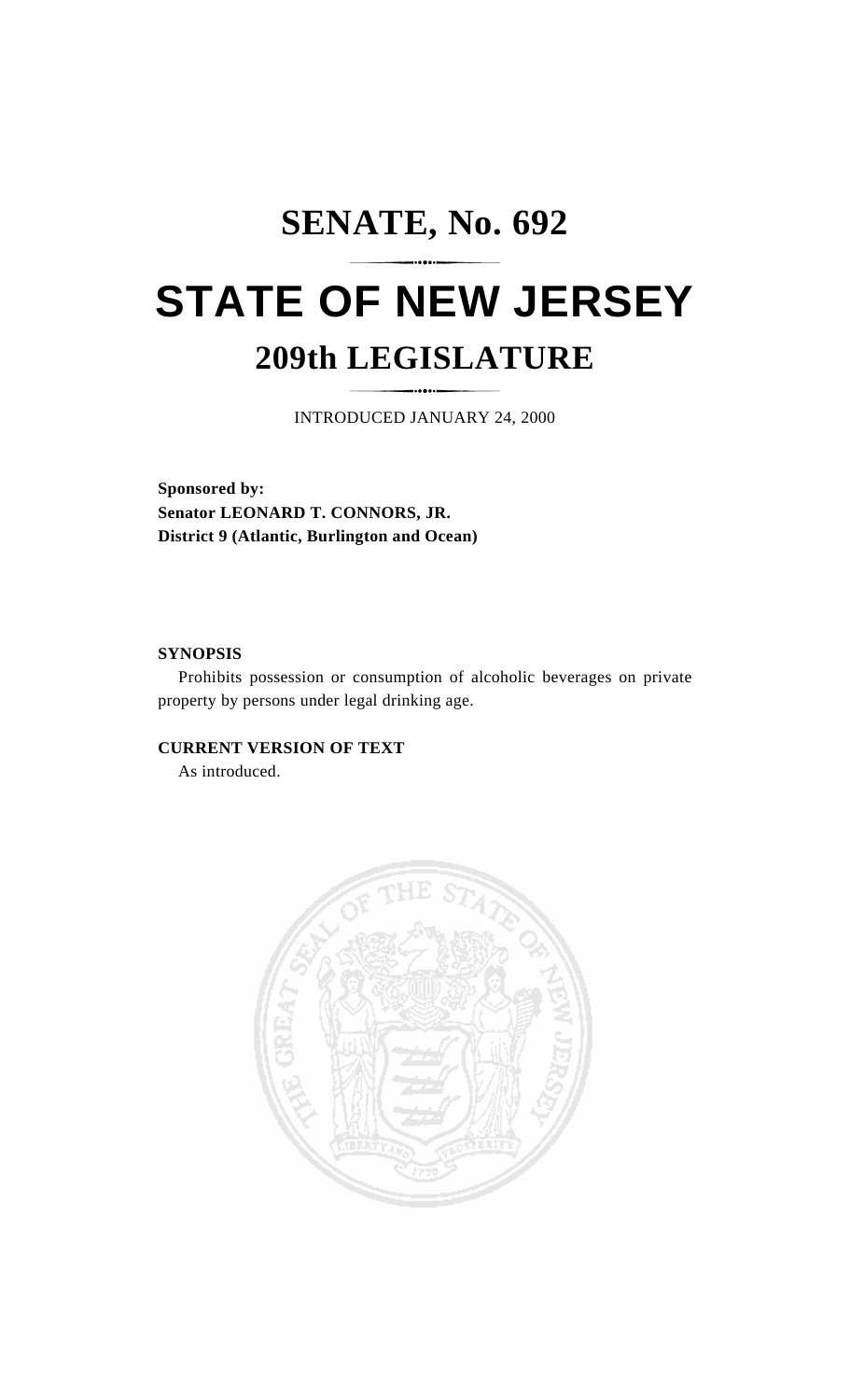**AN ACT** concerning possession and consumption of alcoholic beverages by underaged persons, supplementing Title 33 of the Revised Statutes and amending P.L.1979, c.264 and P.L.1982, c.77. **BE IT ENACTED** *by the Senate and General Assembly of the State of New Jersey:* 1. Section 1 of P.L.1979, c.264 (C.2C:33-15) is amended to read as follows: 11 1. a. Any person under the legal age to purchase alcoholic beverages who **[**knowingly possesses**]**, without legal authority, knowingly possesses or **[**who**]** knowingly consumes any alcoholic beverage in any school, public conveyance, public place, or place of public assembly, or motor vehicle, is guilty of a disorderly persons offense, and shall be fined not less than **[**\$500.00**]** \$500.

 b. **[**Whenever this offense is committed in a motor vehicle, the**]** The court shall, in addition to the sentence authorized for **[** the**]** this offense, suspend or postpone for six months the driving privilege of the defendant. Upon the conviction of any person under this section, the court shall forward a report to the Division of Motor Vehicles stating the first and last day of the suspension or postponement period imposed by the court pursuant to this section. If a person at the time of the imposition of a sentence is less than 17 years of age, the period of license postponement, including a suspension or postponement of the privilege of operating a motorized bicycle, shall commence on the day the sentence is imposed and shall run for a period of six months after the person reaches the age of 17 years.

 If a person at the time of the imposition of a sentence has a valid driver's license issued by this State, the court shall immediately collect the license and forward it to the division along with the report. If for any reason the license cannot be collected, the court shall include in the report the complete name, address, date of birth, eye color, and sex of the person as well as the first and last date of the license suspension period imposed by the court.

 The court shall inform the person orally and in writing that if the person is convicted of operating a motor vehicle during the period of license suspension or postponement, the person shall be subject to the penalties set forth in R.S.39:3-40. A person shall be required to acknowledge receipt of the written notice in writing. Failure to receive a written notice or failure to acknowledge in writing the receipt of a written notice shall not be a defense to a subsequent charge of a violation of R.S.39:3-40.

**EXPLANATION - Matter enclosed in bold-faced brackets [thus] in the above bill is not enacted and intended to be omitted in the law.**

**Matter underlined thus is new matter.**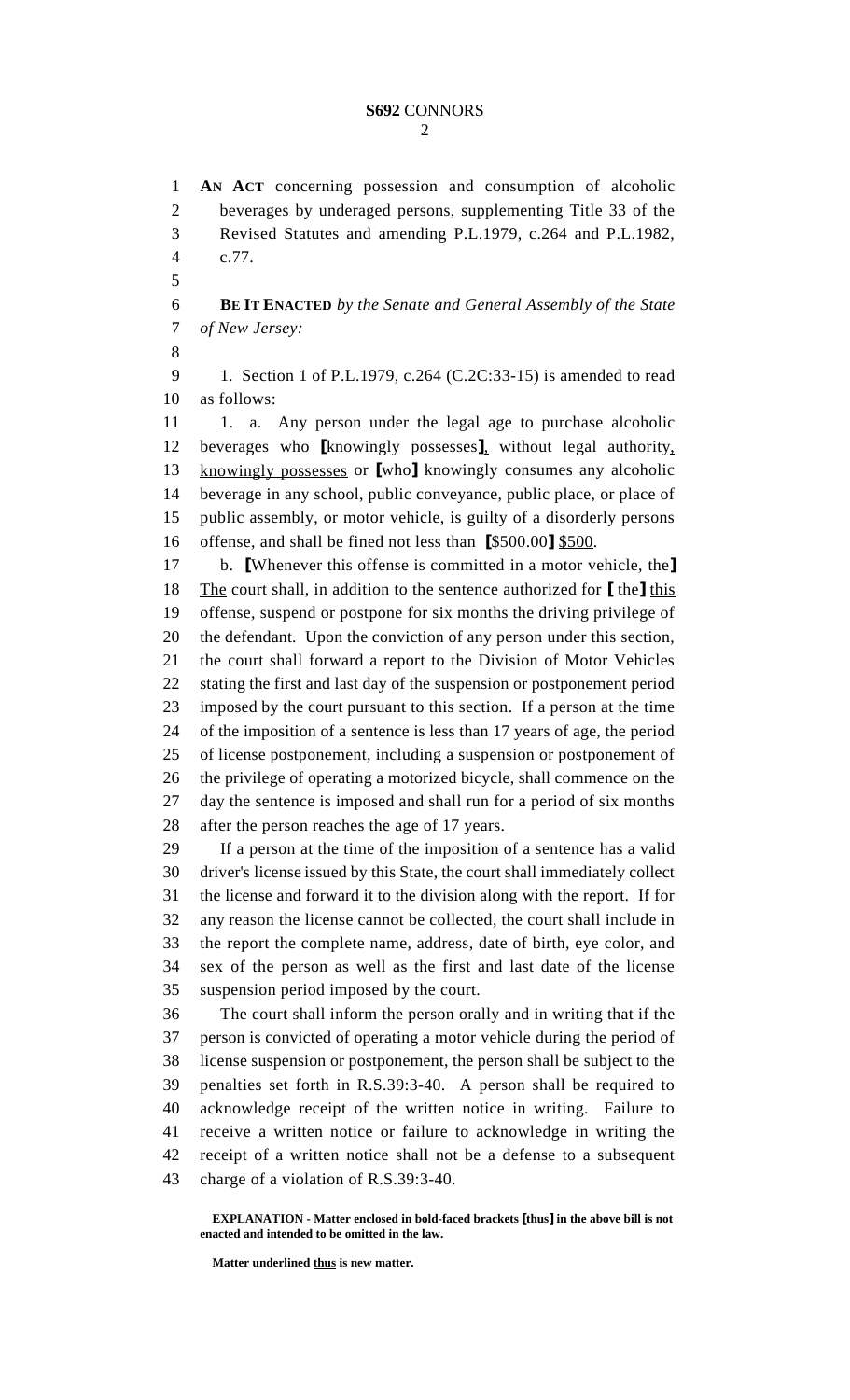If the person convicted under this section is not a New Jersey resident, the court shall suspend or postpone, as appropriate, the non-resident driving privilege of the person based on the age of the person and submit to the division the required report. The court shall not collect the license of a non-resident convicted under this section. Upon receipt of a report by the court, the division shall notify the appropriate officials in the licensing jurisdiction of the suspension or postponement.

 c. A person who violates the provisions of this section shall be 10 ordered by the court to perform community service for a period of not 11 more than 180 days. The community service so ordered shall be of a form and on terms as the court shall deem appropriate for the circumstances. All fines imposed upon persons who violate the provisions of this section shall be paid to the probation office of the county wherein the community service shall be performed and shall be used exclusively to defray the cost incurred by the probation office, agency, local governmental unit, or individual assigned supervisory responsibility for that violator's community service. In addition **[**to the general penalty prescribed for a disorderly persons offense**]**, the court may require any person who violates this act to participate in an alcohol education or treatment program, authorized by the Department of Health, for a period not to exceed the maximum period of confinement prescribed by law for the offense for which the individual has been convicted.

 d. Nothing in this act shall apply to possession of alcoholic beverages by any such person while actually engaged in the performance of employment **[**pursuant to an employment permit issued by the Director of the Division of Alcoholic Beverage Control, or for a bona fide hotel or restaurant, in accordance with the provisions of R.S.33:1-26**]** by a person who is licensed under Title 33 of the Revised Statutes, or while actively engaged in the preparation of food while enrolled in a culinary arts or hotel management program at a county vocational school or post secondary educational institution; however, this subsection shall not be construed to preclude the imposition of a penalty under this section, R.S.33:1-81, or any other section of law against a person who is convicted of unlawful alcoholic beverage 37 activity on or at premises licensed for the sale of alcoholic beverages. e. The provisions of section 3 of P.L.1991, c.169 (C.33:1-81.1a) shall apply to a parent, guardian or other person with legal custody of a person under 18 years of age who is found to be in violation of this section.

(cf: P.L.1997, c.161, s.1)

 2. (New section) a. Any person under the legal age to purchase alcoholic beverages who, without legal authority, knowingly possesses or knowingly consumes an alcoholic beverage on private property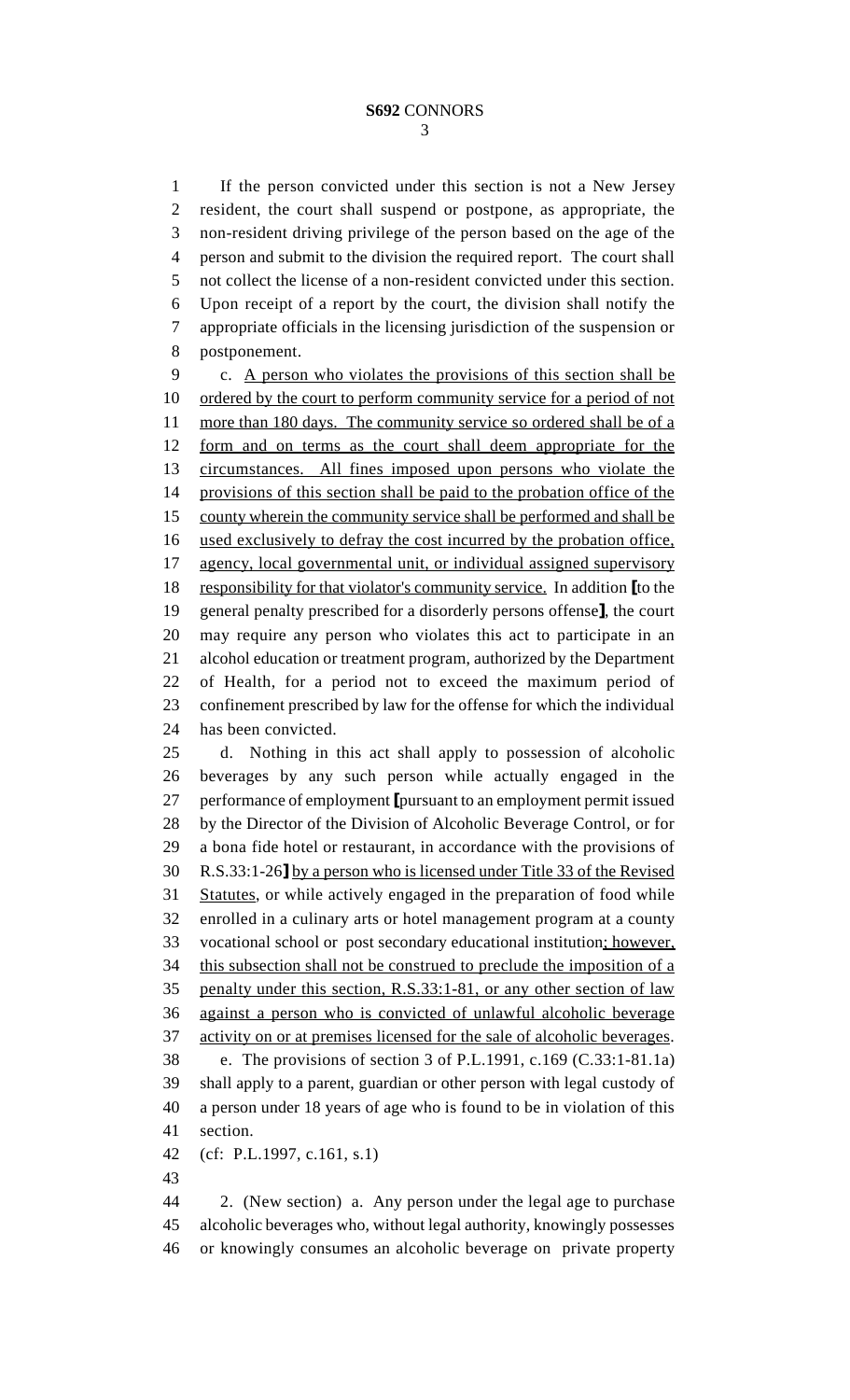shall be fined \$200 for a first offense and \$350 for a subsequent offense; in addition, the person shall be ordered by the court to perform community service for a period of not more than 180 days. The community service so ordered shall be of a form and on terms as the court shall deem appropriate for the circumstances. b. All fines imposed upon persons who violate the provisions of this section shall be paid to the probation office of the county wherein the community service shall be performed and shall be used exclusively to defray the cost incurred by the probation office, agency, local governmental unit, or individual assigned supervisory responsibility for

that violator's community service.

 c. This section shall not apply to an underaged person who consumes or possesses an alcoholic beverage in connection with a religious observance, ceremony, or rite or to an underaged person who consumes or possesses an alcoholic beverage in the presence of and with the permission of a parent or guardian who has attained the legal age to purchase and consume alcoholic beverages. For the purposes of this paragraph, guardian means a person who has qualified as a guardian of the underaged person pursuant to testamentary or court appointment.

 d. Nothing in this act shall apply to possession of alcoholic beverages by any such person while actually engaged in the performance of employment by a person who is licensed under Title 33 of the Revised Statutes; however, this subsection shall not be construed to preclude the imposition of a penalty under this section, R.S.33:1-81, or any other section of law against a person who is convicted of unlawful alcoholic beverage activity on or at premises licensed for the sale of alcoholic beverages.

 e. The court shall, in addition to the sentence authorized for this offense, suspend or postpone for six months the driving privilege of the defendant. Upon the conviction of any person under this section, the court shall forward a report to the Division of Motor Vehicles stating the first and last day of the suspension or postponement period imposed by the court pursuant to this section. If a person at the time of the imposition of a sentence is less than 17 years of age, the period of license postponement, including a suspension or postponement of the privilege of operating a motorized bicycle, shall commence on the day the sentence is imposed and shall run for a period of six months after the person reaches the age of 17 years.

 If a person at the time of the imposition of a sentence has a valid driver's license issued by this State, the court shall immediately collect the license and forward it to the division along with the report. If for any reason the license cannot be collected, the court shall include in the report the complete name, address, date of birth, eye color, and sex of the person as well as the first and last date of the license suspension period imposed by the court.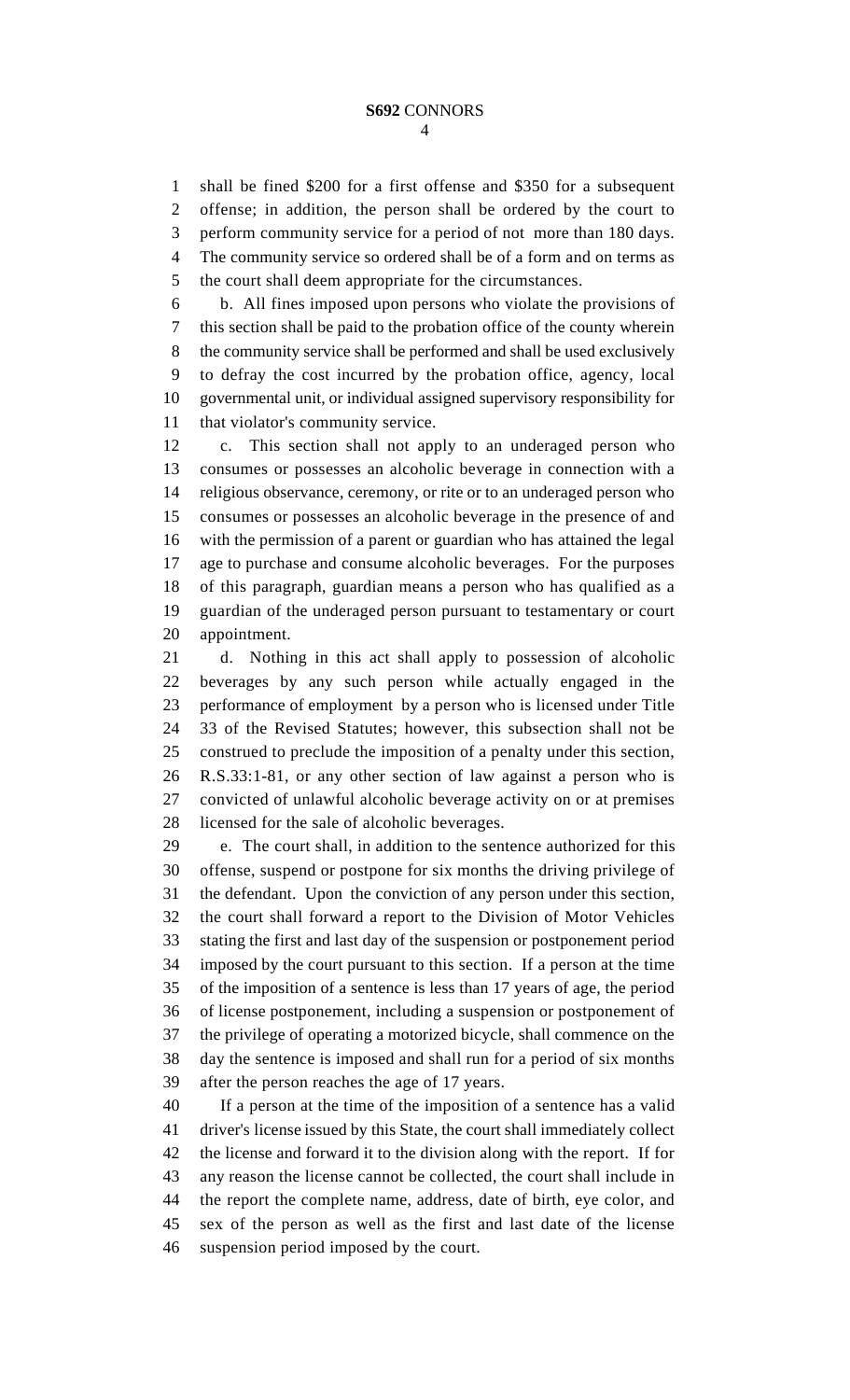The court shall inform the person orally and in writing that if the person is convicted of operating a motor vehicle during the period of license suspension or postponement, the person shall be subject to the penalties set forth in R.S.39:3-40. A person shall be required to acknowledge receipt of the written notice in writing. Failure to receive a written notice or failure to acknowledge in writing the receipt of a written notice shall not be a defense to a subsequent charge of a violation of R.S.39:3-40. If the person convicted under this section is not a New Jersey resident, the court shall suspend or postpone, as appropriate, the non-resident driving privilege of the person based on the age of the person and submit to the division the required report. The court shall not collect the license of a non-resident convicted under this section. Upon receipt of a report by the court, the division shall notify the appropriate officials in the licensing jurisdiction of the suspension or postponement. 3. Section 4 of P.L.1982, c.77 (C.2A:4A-23) is amended to read as follows: 4. Definition of delinquency. As used in this act, "delinquency" means the commission of an act by a juvenile which if committed by an adult would constitute: a. A crime; b. A disorderly persons offense or petty disorderly persons offense; **[**or**]** 26 c. A violation of any other penal statute, ordinance or regulation; or 28 d. A violation of section 2 of P.L., c. (C.) (now pending before the Legislature as this bill). But, the commission of (1) an act which constitutes a violation of chapter 3, 4, 6 or 8 of Title 39 of the Revised Statutes by a juvenile of any age; (2) an act relating to the ownership or operation of a motorized bicycle which constitutes a violation of chapter 3 or 4 of Title 39 of the Revised Statutes by a juvenile of any age; (3) an act which constitutes a violation of article 3 or 6 of chapter 4 of Title 39 of the Revised Statutes pertaining to pedestrians and bicycles, by a juvenile of any age; (4) the commission of an act which constitutes a violation of P.L.1981, c.318 (C.26:3D-1 et seq.), P.L.1981, c.319 (C.26:3D-7 et seq.), P.L.1981, c.320 (C.26:3D-15 et seq.), P.L.1985, c.185 (C.26:3E-7 et seq.), P.L.1985, c.186 (C.26:3D-32 et seq.), N.J.S.2C:33-13, P.L.1985, c.318 (C.26:3D-38 et seq.), P.L.1985, c.381 (C.26:3D-46 et seq.), or of any amendment or supplement thereof, by a juvenile of any age;(5) an act which constitutes a violation of chapter 7 of Title 12 of the Revised Statutes relating to the regulation and registration of power vessels, by a juvenile of any age or section 2 of P.L.1987, c.453 (C.12:7-61); or (6) an act which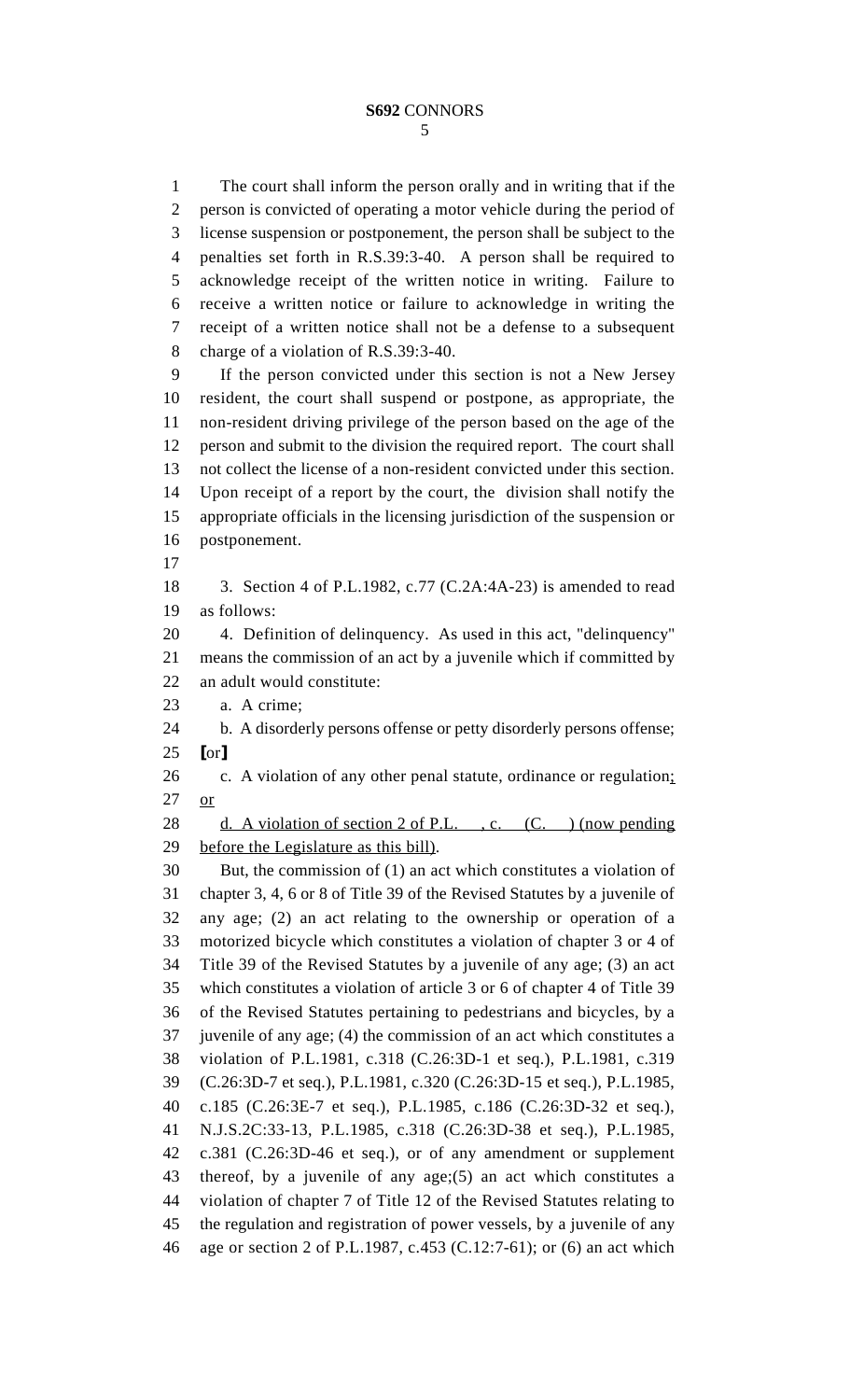constitutes a violation of a municipal ordinance enacted pursuant to section 2 of P.L.1992, c.132 (C.40:48-2.52) pertaining to curfew ordinances shall not constitute delinquency as defined in this act. The municipal court having jurisdiction over a case involving a violation by a juvenile of a section of Title 26 listed in this subsection, Title 40 listed in this subsection or N.J.S.2C:33-13, shall forward a copy of the record of conviction in that case to the Family Part intake service of the county where the municipal court is located. If a municipal court orders detention or imposes a term of imprisonment on a juvenile in connection with a violation of Title 39 of the Revised Statutes, chapter 7 of Title 12 of the Revised Statutes, Title 40 of the Revised Statutes or N.J.S.2C:33-13, that detention or term of imprisonment shall be served at a suitable juvenile institution and not at a county jail or county workhouse. (cf: P.L.1997, c.383, s.1) 4. This act shall take effect immediately. STATEMENT This bill prohibits the possession or consumption of alcoholic beverages on private property by persons under the legal age to purchase alcoholic beverages. The bill supplements Title 33 of the Revised Statutes (alcoholic beverages) to provide that an underage person is prohibited from possessing or consuming an alcoholic beverage on private property, unless that possession or consumption is in connection with a religious observance, ceremony or rite, or the underage person possesses or consumes that beverage in the presence of and with the permission of a parent or guardian who is of legal age. Violators would be subject to a \$200 fine for a first offense and a \$350 fine for any subsequent offense. In addition to the fine, the violator would be required to perform up to 180 days of community service. Finally, the violator's driving privileges are to be either suspended or postponed for six months. The suspension is imposed in those cases where the violator has a New Jersey driver's license; the postponement applies to violators under the age of 17, pushing back the age at which they are eligible for a New Jersey driver's license from 17 to 17 years and six months. The bill also amends section 1 of P.L.1979, c.264 (C.2C:33-15), which prohibits the possession and consumption of alcoholic beverages by underage persons in certain public places, to provide additional

 sanctions. Under this bill, a violator would be required to perform up to 180 days of community service and his driving privileges would be

suspended or postponed for a period of six months, depending upon